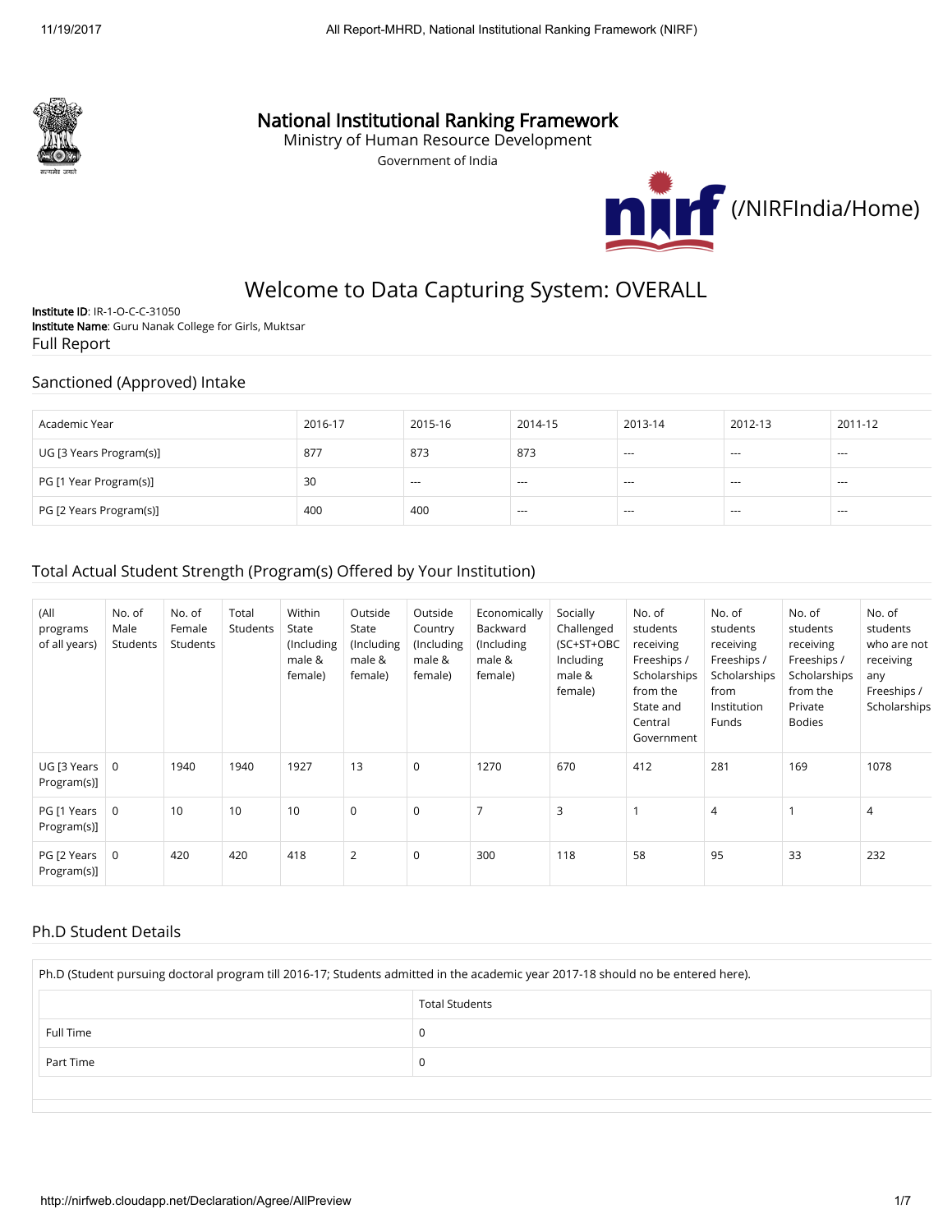| No. of Ph.D students graduated (including Integrated Ph.D) |         |         |         |  |  |  |  |  |
|------------------------------------------------------------|---------|---------|---------|--|--|--|--|--|
|                                                            | 2016-17 | 2015-16 | 2014-15 |  |  |  |  |  |
| Full Time                                                  | U       |         |         |  |  |  |  |  |
| Part Time                                                  | υ       |         |         |  |  |  |  |  |
|                                                            |         |         |         |  |  |  |  |  |

# Financial Resources: Utilised Amount for the Capital & Operational expenditure for previous 3 years

| <b>Financial Year</b>                                                                                                                               | 2016-17                                                                         | 2015-16                                                                             | 2014-15                                                                                                |
|-----------------------------------------------------------------------------------------------------------------------------------------------------|---------------------------------------------------------------------------------|-------------------------------------------------------------------------------------|--------------------------------------------------------------------------------------------------------|
|                                                                                                                                                     | <b>Utilised Amount</b>                                                          | <b>Utilised Amount</b>                                                              | <b>Utilised Amount</b>                                                                                 |
| Annual Capital Expenditure on Academic Activities and Resources (excluding expenditure on buildings)                                                |                                                                                 |                                                                                     |                                                                                                        |
| Library                                                                                                                                             | 334842 (Three Lac Thirty Four<br>Thousand Eight Hundred Forty<br>Two)           | 374259 (Three Lac Seventy Four<br>Thousand Two Hundred Fifty<br>Nine)               | 150172 (One Lac Fifty Thousand<br>One Hundred Seventy Two)                                             |
| New Equipment for Laboratories                                                                                                                      | 459774 (Four Lac Fifty Nine<br>Thousand Seventy Hundred<br>Seventy Four)        | 559224 (Five Lac Fifty Nine<br>Thousand Two Hundred Twenty<br>Four)                 | 466025 (Four Lac Sixty Six<br>Thousand Twenty Five)                                                    |
| <b>Engineering Workshops</b>                                                                                                                        | $0$ (zero)                                                                      | $0$ (zero)                                                                          | 0 (zero)                                                                                               |
| Studios                                                                                                                                             | 0 (zero)                                                                        | 0 (zero)                                                                            | 0 (zero)                                                                                               |
| Other expenditure on creation of Capital Assets (excluding<br>expenditure on Land and Building)                                                     | 973547 (Nine lacs seventy three<br>thousand five hundred forty<br>seven)        | 4720952 (Four crores seventy<br>two lac nine hundred fifty two)                     | 959221 (nine lac fifty nine<br>thousand two hundred twenty<br>one)                                     |
| Annual Operational Expenditure                                                                                                                      |                                                                                 |                                                                                     |                                                                                                        |
| Salaries (Teaching and Non Teaching staff)                                                                                                          | 47044390 (Four crore seventy<br>lac forty four thousand three<br>hundred ninty) | 33847030 (three crores thirty<br>eight lac forty seven thousand<br>thirty)          | 29594758 (Two crore ninety five<br>lac ninety four thousand seven<br>hundred fifty eight)              |
| Maintenance of Academic Infrastructure or consumables, other<br>running expenditures etc. (excluding maintenance of hostels and<br>allied services) | 14655003 (one crore forty six lac<br>fifty five thousand three)                 | 16811882 (one crore sixty eight<br>lac eleven thousand eight<br>hundred eighty two) | 13377921 (one crore thousand<br>thirty three lac seventy seven<br>thousand nine hundred twenty<br>one) |
| Seminars/Conferences/Workshops                                                                                                                      | 191831 (one lac ninety one<br>thousand eight hundred thirty<br>one)             | 150945 (one lac fifty thousand<br>nine hundred forty five)                          | 108838 (one lac eight thousand<br>eight hundred thirty eight)                                          |

## Earning From Patents(IPR)

| Financial Year                          | 2016-17 | 2015-16 | 2014-15 |
|-----------------------------------------|---------|---------|---------|
| Earning From Patents (Amount in Rupees) |         |         |         |
| Enter Amount in Words                   | nil     | nil     | nil     |

## Sponsored Research Details

| Financi.<br>Year<br>$ -$ | 2016-1 | 2015-16 | 2014-1 |
|--------------------------|--------|---------|--------|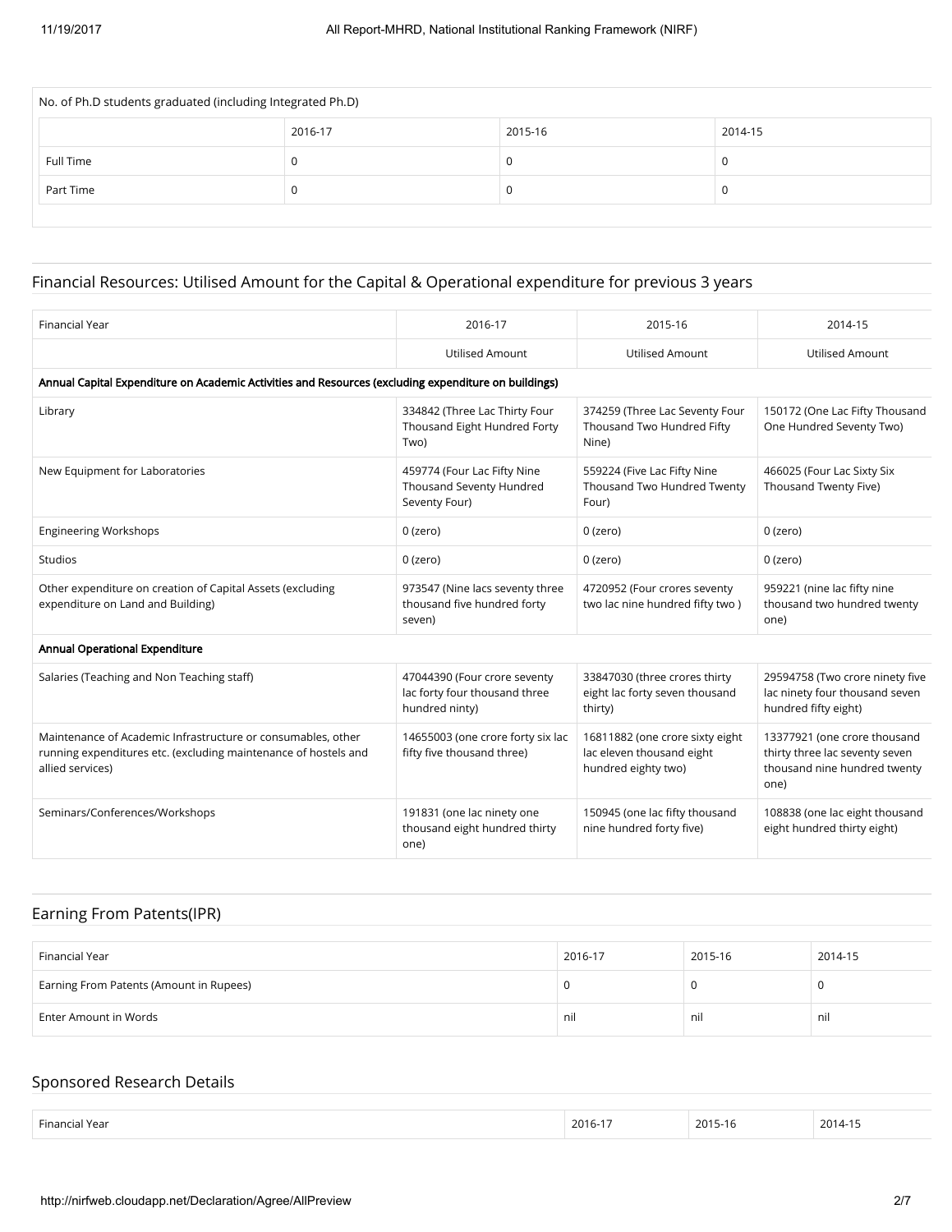| Financial Year                           | 2016-17 | 2015-16 | 2014-15 |
|------------------------------------------|---------|---------|---------|
| Total no. of Sponsored Projects          |         | U       | 0       |
| Total no. of Funding Agencies            |         | U       | 0       |
| Total Amount Received (Amount in Rupees) |         |         | 0       |
| Amount Received in Words                 | Zero    | Zero    | Zero    |

## Consultancy Project Details

| Financial Year                           | 2016-17 | 2015-16 | 2014-15 |
|------------------------------------------|---------|---------|---------|
| Total no. of Consultancy Projects        | U       |         | 0       |
| Total no. of Client Organizations        |         |         | -C      |
| Total Amount Received (Amount in Rupees) | υ       |         | -C      |
| Amount Received in Words                 | Zero    | Zero    | Zero    |

#### Executive Development Programs (Minimum one year duration)

| Financial Year                              | 2016-17 | 2015-16 | 2014-15 |
|---------------------------------------------|---------|---------|---------|
| Total no. of Executive Development Programs |         |         |         |
| Total no. of Participants                   |         |         |         |
| Total Annual Earnings (Amount in Rupees)    |         |         |         |
| <b>Total Annual Earnings in Words</b>       | Zero    | Zero    | Zero    |

# PCS Facilties: Facilities of physically challenged students

| . Do your institution buildings have Lifts/Ramps?                                                                                                          | Yes, in some of the<br>buildings |
|------------------------------------------------------------------------------------------------------------------------------------------------------------|----------------------------------|
| 2. Do your institution have provision for walking aids, including wheelchairs and transportation from one building to another for handicapped<br>students? | Yes, in some of the<br>buildings |
| 3. Do your institution buildings have specially designed toilets for handicapped students?                                                                 | Yes, in some of the<br>buildings |

## Faculty Details

| Srno | Name          | Age | Designation         | Gender | Qualification | Experience<br>(In Months) | ls Associated<br>Last Year | Currently working<br>with institution? | <b>Joining</b><br>Date | Leaving<br>Date | Association<br>type |
|------|---------------|-----|---------------------|--------|---------------|---------------------------|----------------------------|----------------------------------------|------------------------|-----------------|---------------------|
|      | Dr Anita Rani | 32  | Assistant Professor | Female | Ph.D          | 90                        | Yes                        | Yes                                    | 27-09-<br>2011         | $---$           | Regular             |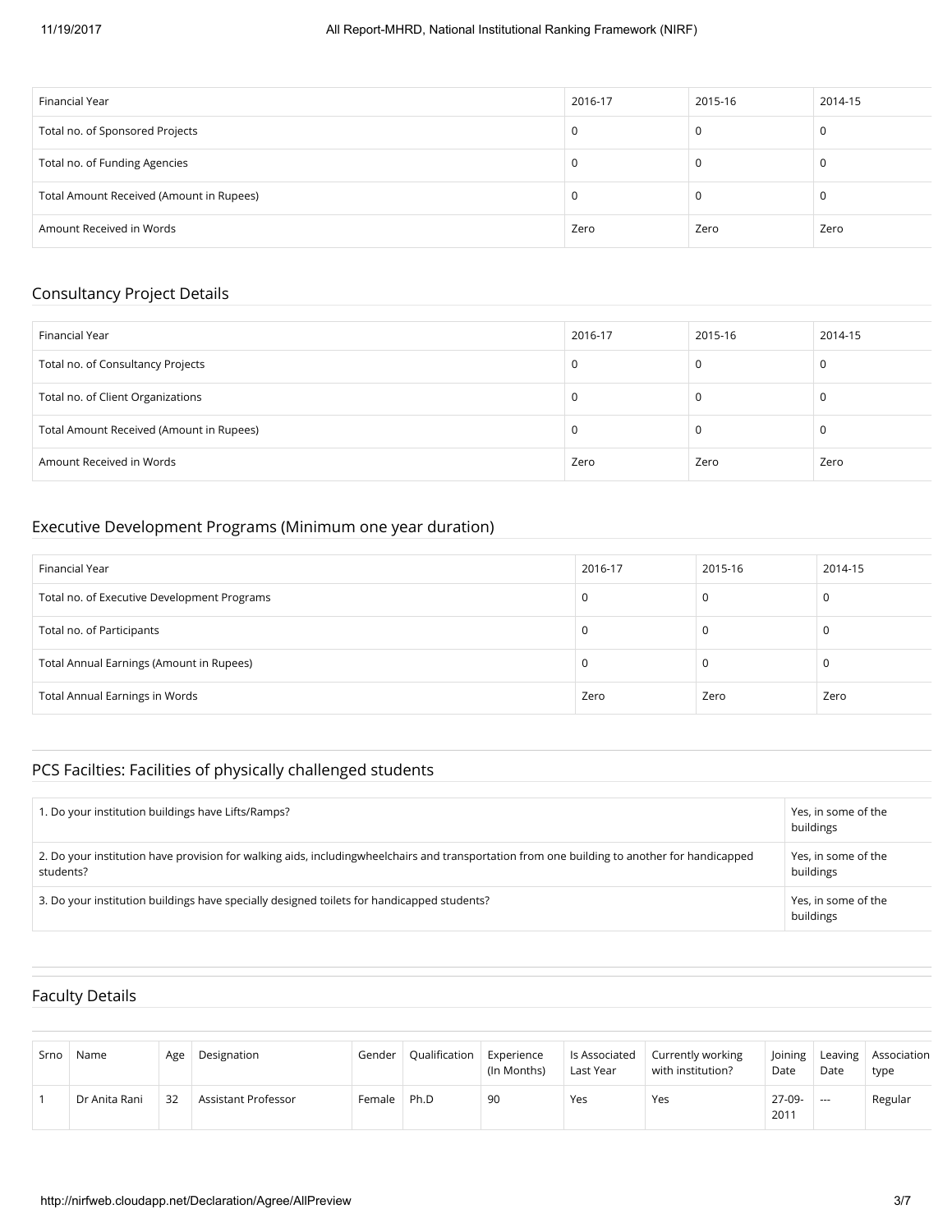| 2  | Dr Bali Bhadur            | 35 | Assistant Professor                              | Female | Ph.D           | 123 | Yes | Yes | $11-07-$<br>2007    | ---                      | Regular                |
|----|---------------------------|----|--------------------------------------------------|--------|----------------|-----|-----|-----|---------------------|--------------------------|------------------------|
| 3  | Dr Harpreet<br>Kaur       | 31 | Assistant Professor                              | Female | Ph.D           | 51  | Yes | Yes | $01 - 01 -$<br>2013 | ---                      | Regular                |
| 4  | Dr Jagdish<br>Kumar       | 42 | Assistant Professor                              | Female | Ph.D           | 160 | Yes | Yes | $02 - 08 -$<br>2004 | $\overline{\phantom{a}}$ | Regular                |
| 5  | Dr Jagmeet<br>Kaur        | 32 | Assistant Professor                              | Female | Ph.D           | 83  | Yes | Yes | $18-07-$<br>2011    | u.                       | Regular                |
| 6  | Dr Jasjeet Kaur           | 55 | Associate Professor                              | Female | Ph.D           | 288 | Yes | Yes | $10 - 09 -$<br>1993 | ---                      | Regular                |
| 7  | Dr Mandeep<br>Kaur        | 43 | Assistant Professor                              | Female | Ph.D           | 108 | Yes | Yes | $31 - 08 -$<br>2014 | ---                      | Regular                |
| 8  | Dr Neena<br>Mehta         | 48 | Assistant Professor                              | Female | Ph.D           | 218 | Yes | Yes | $01-09-$<br>2003    | ---                      | Regular                |
| 9  | Dr Neeraj<br>Gupta        | 48 | <b>Assistant Professor</b>                       | Female | Ph.D           | 136 | Yes | Yes | $07-07-$<br>2006    | ---                      | Regular                |
| 10 | Dr Neeta<br>Kumari        | 41 | Assistant Professor                              | Female | Ph.D           | 106 | Yes | Yes | $01 - 07 -$<br>2013 | ---                      | Regular                |
| 11 | Dr Nirmaljeet<br>Kaur     | 41 | Associate Professor                              | Female | Ph.D           | 192 | Yes | Yes | $01 - 09 -$<br>2003 | ---                      | Regular                |
| 12 | Dr Rana<br>Baljinder Kaur | 57 | Assistant Professor                              | Female | M. Phil        | 288 | Yes | Yes | $01 - 09 -$<br>2003 | $\overline{\phantom{a}}$ | Regular                |
| 13 | Dr Sukhwinder<br>Kaur     | 41 | Assistant Professor                              | Female | Ph.D           | 131 | Yes | Yes | $25 - 11 -$<br>2013 | ---                      | Regular                |
| 14 | Dr Tejinder<br>Kaur       | 53 | Dean / Principal / Director /<br>Vice Chancellor | Female | Ph.D           | 260 | Yes | Yes | 23-08-<br>2002      | ---                      | Regular                |
| 15 | Mr Ajaypal<br>Singh       | 26 | Assistant Professor                              | Male   | M.Sc.          | 22  | Yes | Yes | $01 - 01 -$<br>2017 | $\overline{\phantom{a}}$ | Adhoc /<br>Contractual |
| 16 | Mr Gurpreet<br>Singh      | 24 | Assistant Professor                              | Male   | M.Sc.          | 11  | Yes | Yes | 05-08-<br>2017      | $\overline{\phantom{a}}$ | Other                  |
| 17 | Mr Mandeep<br>Singh       | 42 | Assistant Professor                              | Male   | <b>NET</b>     | 198 | Yes | Yes | $02-09-$<br>2015    | $\overline{\phantom{a}}$ | Regular                |
| 18 | Mr Manipal<br>Singh       | 25 | Assistant Professor                              | Male   | M.Sc.          | 12  | Yes | Yes | $01 - 08 -$<br>2017 | ---                      | Adhoc /<br>Contractual |
| 19 | Mr Sanjay<br>Kaura        | 36 | Assistant Professor                              | Female | M. Phil        | 145 | Yes | Yes | $01 - 08 -$<br>2017 | $\overline{\phantom{a}}$ | Adhoc /<br>Contractual |
| 20 | Mr<br>Sukhwinder<br>Kaur  | 43 | Assistant Professor                              | Male   | M. Phil        | 204 | Yes | Yes | $21 - 07 -$<br>2005 | ---                      | Regular                |
| 21 | Mr Sunil<br>Kumar         | 39 | Assistant Professor                              | Male   | Ph.D           | 170 | Yes | Yes | $05-07-$<br>2008    |                          | Regular                |
| 22 | Mrs Anshu                 | 57 | Associate Professor                              | Female | $\mathsf{M.A}$ | 420 | Yes | Yes | $01 - 09 -$<br>1982 | ---                      | Regular                |
| 23 | Mrs Sandeep<br>Kaur       | 33 | Assistant Professor                              | Female | Ph.D           | 36  | Yes | Yes | $10-10-$<br>2015    | ---                      | Regular                |
| 24 | Ms Amandeep<br>Kaur       | 33 | Assistant Professor                              | Female | M. Phil        | 103 | Yes | Yes | $01 - 08 -$<br>2017 | $\overline{\phantom{a}}$ | Adhoc /<br>Contractual |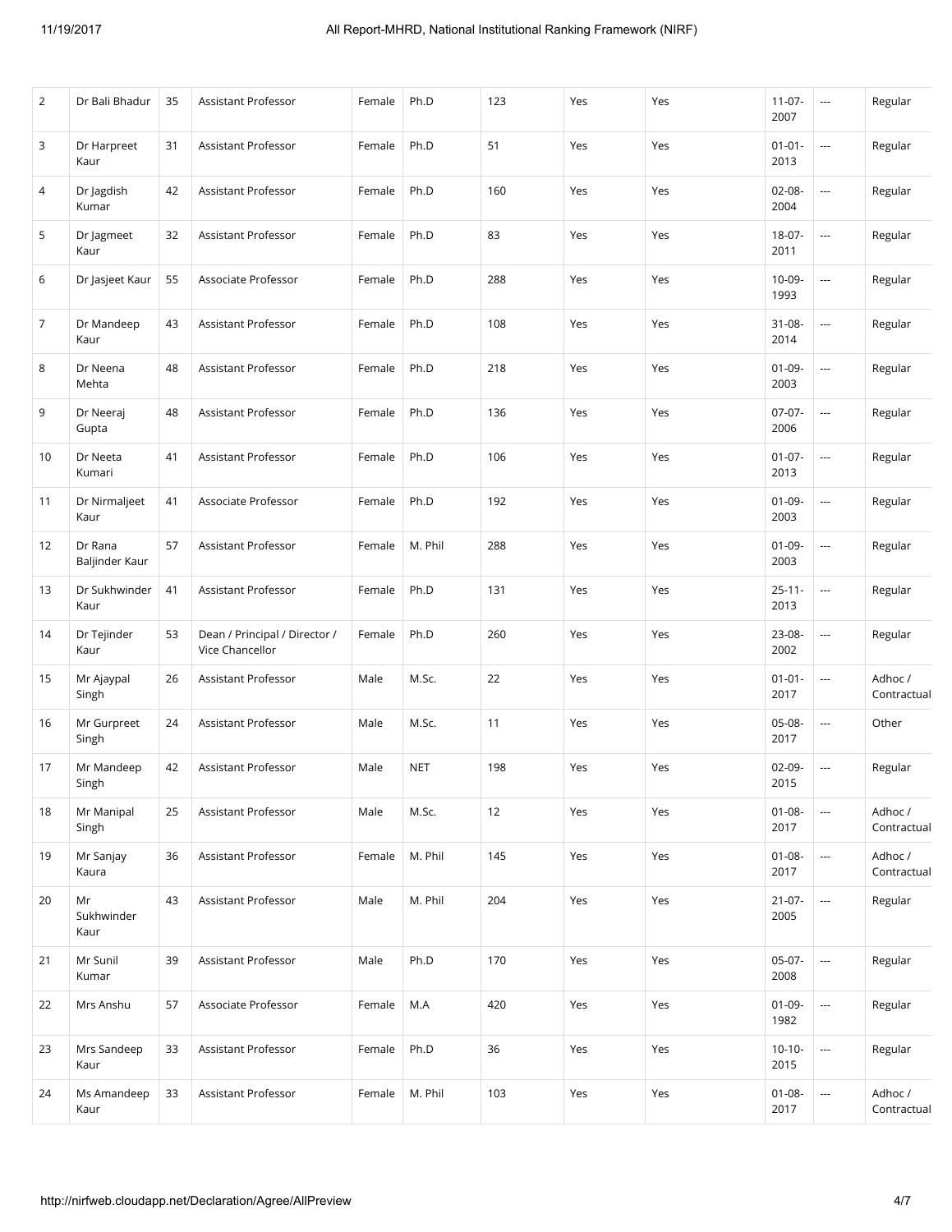| 25 | Ms Amanjot<br>Kaur     | 27 | Assistant Professor        | Female | M.Tech     | $\overline{2}$ | No  | Yes | 23-09-<br>2017      | $\overline{\phantom{a}}$ | Other                  |
|----|------------------------|----|----------------------------|--------|------------|----------------|-----|-----|---------------------|--------------------------|------------------------|
| 26 | Ms Amanpreet<br>Gill   | 35 | Assistant Professor        | Female | M. Phil    | 96             | Yes | Yes | $01 - 08 -$<br>2009 | $\overline{a}$           | Regular                |
| 27 | Ms Amanpreet<br>Kaur   | 28 | Assistant Professor        | Female | M.A        | 46             | Yes | Yes | $10 - 01 -$<br>2014 | $\overline{\phantom{a}}$ | Regular                |
| 28 | Ms Amanpreet<br>Kaur   | 33 | Assistant Professor        | Female | M. Phil    | 136            | Yes | Yes | 09-07-<br>2007      | $\overline{\phantom{a}}$ | Regular                |
| 29 | Ms Amritpal<br>Kaur    | 32 | Assistant Professor        | Female | <b>NET</b> | 20             | Yes | Yes | $16 - 07 -$<br>2015 | $\hspace{0.05cm}\ldots$  | Adhoc/<br>Contractual  |
| 30 | Ms Arshdeep<br>kaur    | 28 | Assistant Professor        | Female | M.Sc.      | 49             | Yes | Yes | $01 - 08 -$<br>2017 | $\overline{\phantom{a}}$ | Adhoc /<br>Contractual |
| 31 | Ms Arti<br>Sharma      | 32 | Assistant Professor        | Female | <b>NET</b> | 99             | Yes | Yes | $06-07-$<br>2009    | $\overline{\phantom{a}}$ | Regular                |
| 32 | Ms Ekta                | 33 | Assistant Professor        | Female | M. Phil    | 54             | Yes | Yes | 19-07-<br>2011      | $\overline{\phantom{a}}$ | Adhoc /<br>Contractual |
| 33 | Ms Gagandeep<br>Kaur   | 26 | Assistant Professor        | Female | <b>NET</b> | 52             | Yes | Yes | $10 - 01 -$<br>2014 | $\overline{\phantom{a}}$ | Regular                |
| 34 | Ms Gagandeep<br>Kaur   | 37 | <b>Assistant Professor</b> | Female | M. Phil    | 132            | Yes | Yes | $01 - 07 -$<br>2013 | $\hspace{0.05cm}\ldots$  | Regular                |
| 35 | Ms Gaganjot<br>Kaur    | 25 | Assistant Professor        | Female | M.Sc(Phy)  | 23             | Yes | Yes | $01 - 08 -$<br>2017 | $\overline{\phantom{a}}$ | Adhoc /<br>Contractual |
| 36 | Ms Gurbinder<br>Kaur   | 34 | Assistant Professor        | Female | M.A        | 22             | Yes | Yes | $20 - 07 -$<br>2015 | ---                      | Adhoc /<br>Contractual |
| 37 | Ms Harinder<br>Kaur    | 29 | Assistant Professor        | Female | <b>NET</b> | 20             | Yes | Yes | $16 - 07 -$<br>2015 | $\overline{\phantom{a}}$ | Adhoc/<br>Contractual  |
| 38 | Ms Harinder<br>Kaur    | 34 | Assistant Professor        | Female | M. Phil    | 24             | Yes | Yes | $01 - 08 -$<br>2017 | $\overline{\phantom{a}}$ | Adhoc /<br>Contractual |
| 39 | Ms Harmanjot<br>Kaur   | 31 | Assistant Professor        | Female | <b>NET</b> | 85             | Yes | Yes | 27-08-<br>2014      | $\overline{\phantom{a}}$ | Regular                |
| 40 | Ms Jaskaranbir<br>Kaur | 26 | Assistant Professor        | Female | M.Sc.      | 30             | Yes | Yes | $01 - 08 -$<br>2017 | $\sim$                   | Adhoc /<br>Contractual |
| 41 | Ms Jasmeen<br>Kaur     | 24 | Assistant Professor        | Female | <b>NET</b> | 8              | No  | Yes | $01 - 08 -$<br>2017 | $\sim$                   | Adhoc /<br>Contractual |
| 42 | Ms Jaspreet<br>Kaur    | 26 | Assistant Professor        | Female | <b>MCA</b> | 41             | Yes | Yes | $01 - 08 -$<br>2017 | $\overline{\phantom{a}}$ | Adhoc /<br>Contractual |
| 43 | Ms Jasveer<br>Kaur     | 24 | Assistant Professor        | Female | <b>NET</b> | 3              | No  | Yes | $01 - 08 -$<br>2017 | $\overline{\phantom{a}}$ | Adhoc /<br>Contractual |
| 44 | Ms Kamaljeet<br>Kaur   | 29 | <b>Assistant Professor</b> | Female | <b>NET</b> | 30             | Yes | Yes | 09-09-<br>2014      | $\overline{\phantom{a}}$ | Regular                |
| 45 | Ms Kanika              | 23 | Assistant Professor        | Female | M.Sc(Phy)  | 3              | No  | Yes | $01 - 08 -$<br>2017 | $\overline{\phantom{a}}$ | Adhoc /<br>Contractual |
| 46 | Ms Kirandeesh<br>Kaur  | 29 | Assistant Professor        | Female | M.Sc.      | 73             | Yes | Yes | 27-09-<br>2011      | $\overline{\phantom{a}}$ | Regular                |
| 47 | Ms Kulwinder<br>Kaur   | 32 | Assistant Professor        | Female | M.A        | 27             | Yes | Yes | $21 - 07 -$<br>2014 | $\hspace{0.05cm}\ldots$  | Adhoc /<br>Contractual |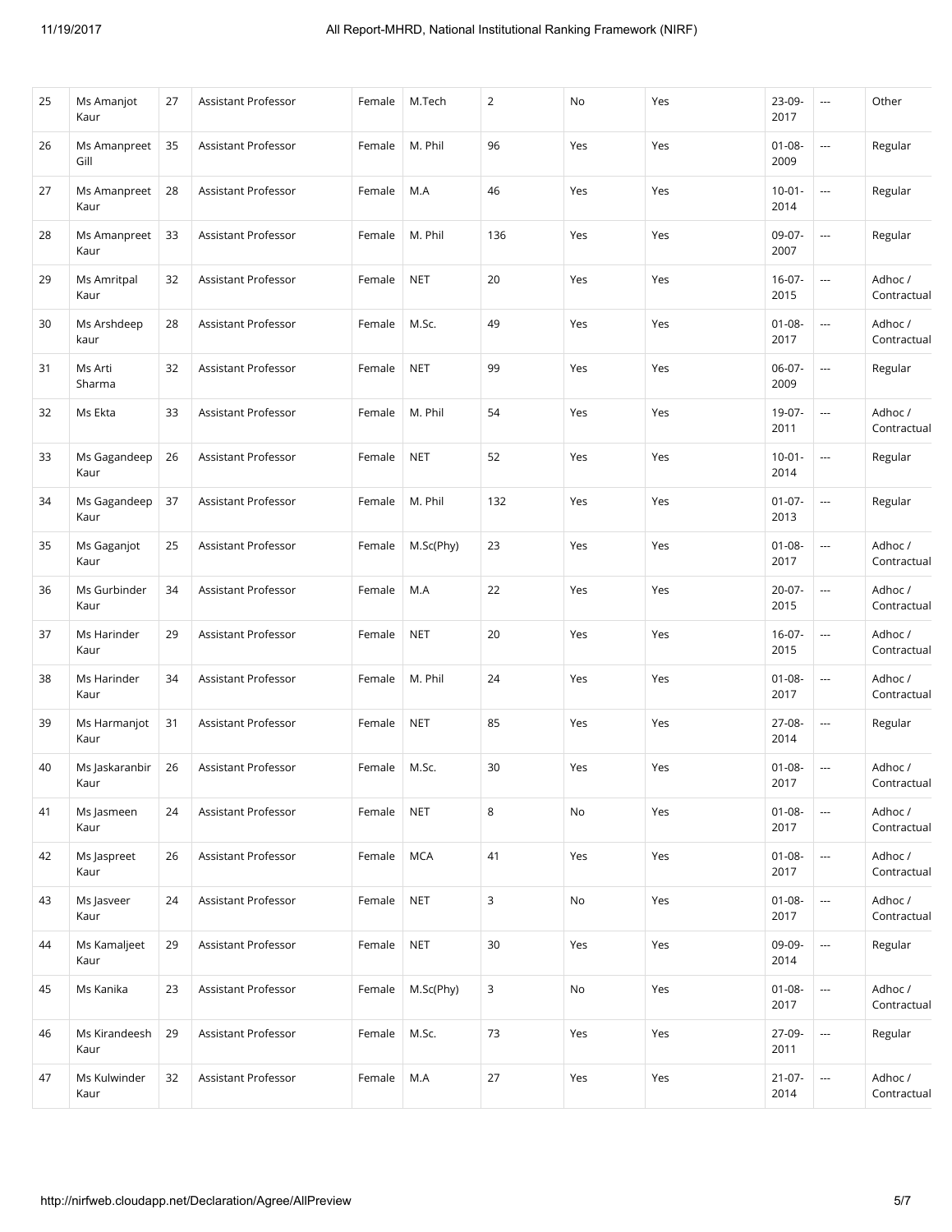| 48 | Ms Lakhveer<br>Kaur     | 27 | Assistant Professor        | Female | M.A        | 32           | Yes | Yes | $14-07-$<br>2014    | $\sim$                   | Adhoc /<br>Contractual |
|----|-------------------------|----|----------------------------|--------|------------|--------------|-----|-----|---------------------|--------------------------|------------------------|
| 49 | Ms Mandeep<br>Kaur      | 40 | Assistant Professor        | Female | Ph.D       | 204          | Yes | Yes | 20-07-<br>2009      | ---                      | Regular                |
| 50 | Ms Monika<br>JUneja     | 35 | Assistant Professor        | Female | M. Phil    | 135          | Yes | Yes | $17-07-$<br>2008    | $\overline{\phantom{a}}$ | Adhoc /<br>Contractual |
| 51 | Ms<br>MonikaGarg        | 34 | Assistant Professor        | Female | <b>NET</b> | 96           | Yes | Yes | 20-07-<br>2009      | $\overline{\phantom{a}}$ | Regular                |
| 52 | Ms Narinder<br>Kaur     | 33 | Assistant Professor        | Female | Ph.D       | 87           | Yes | Yes | 04-08-<br>2009      | $\overline{\phantom{a}}$ | Adhoc /<br>Contractual |
| 53 | Ms Navjot<br>Kaur       | 57 | Assistant Professor        | Female | M. Phil    | 360          | Yes | Yes | 22-08-<br>1988      | ---                      | Regular                |
| 54 | Ms Navjyoti             | 38 | Assistant Professor        | Female | M.COM      | 66           | Yes | Yes | 17-08-<br>2010      | $\overline{\phantom{a}}$ | Adhoc /<br>Contractual |
| 55 | Ms Navleen<br>Kaur      | 33 | Assistant Professor        | Female | M. Phil    | 73           | Yes | Yes | $10-07-$<br>2012    | $\overline{\phantom{a}}$ | Adhoc /<br>Contractual |
| 56 | Ms Navneet<br>Rana      | 33 | Assistant Professor        | Female | M. Phil    | 106          | Yes | Yes | 03-09-<br>2014      | $\overline{\phantom{a}}$ | Regular                |
| 57 | Ms Navneet<br>Saini     | 34 | Assistant Professor        | Female | M. Phil    | 64           | Yes | Yes | $27 - 06 -$<br>2012 | ---                      | Regular                |
| 58 | Ms Neha Batra           | 28 | Assistant Professor        | Female | M.Sc.      | 23           | Yes | Yes | 05-08-<br>2017      | $\overline{\phantom{a}}$ | Adhoc /<br>Contractual |
| 59 | Ms Paramjit<br>Kaur     | 45 | Assistant Professor        | Female | M. Phil    | 69           | Yes | Yes | 24-08-<br>2008      | ---                      | Adhoc /<br>Contractual |
| 60 | Ms Payaldeep            | 28 | Assistant Professor        | Female | M.A        | 30           | No  | Yes | $01 - 08 -$<br>2017 | $\overline{\phantom{a}}$ | Adhoc /<br>Contractual |
| 61 | Ms Pooja Bajaj          | 37 | Assistant Professor        | Female | M. Phil    | 123          | Yes | Yes | 30-07-<br>2007      | $\overline{\phantom{a}}$ | Adhoc /<br>Contractual |
| 62 | Ms Prabhjit<br>Kaur     | 32 | Assistant Professor        | Female | Ph.D       | 23           | Yes | Yes | 23-09-<br>2014      | $\overline{\phantom{a}}$ | Regular                |
| 63 | Ms Prabhjot<br>Kaur     | 25 | Assistant Professor        | Female | M.Sc.      | 23           | Yes | Yes | $01 - 08 -$<br>2017 | $\scriptstyle\cdots$     | Adhoc /<br>Contractual |
| 64 | Ms Prabhleen<br>Kaur    | 28 | Assistant Professor        | Female | M.A        | 3            | No  | Yes | $01 - 08 -$<br>2017 | $\overline{\phantom{a}}$ | Adhoc/<br>Contractual  |
| 65 | Ms Priyanka             | 24 | Assistant Professor        | Female | M.COM      | 3            | No  | Yes | $02 - 03 -$<br>2017 | $\overline{\phantom{a}}$ | Other                  |
| 66 | Ms Puja Rani            | 29 | Assistant Professor        | Female | M.A        | 35           | Yes | Yes | $23 - 01 -$<br>2017 | $\hspace{0.05cm} \ldots$ | Adhoc /<br>Contractual |
| 67 | Ms RAjdeep<br>Kaur      | 25 | <b>Assistant Professor</b> | Female | M.Sc.      | 3            | No  | Yes | $01 - 08 -$<br>2017 | $\overline{\phantom{a}}$ | Adhoc/<br>Contractual  |
| 68 | Ms Rajveer<br>kaur      | 23 | Assistant Professor        | Female | <b>NET</b> | 3            | No  | Yes | 18-07-<br>2017      | $\hspace{0.05cm} \ldots$ | Regular                |
| 69 | Ms<br>Ramandeep<br>Kaur | 26 | Assistant Professor        | Female | M.A        | $\mathbf{1}$ | No  | Yes | $10-10-$<br>2017    | u.                       | Other                  |
| 70 | Ms<br>Ramandeep<br>Kaur | 26 | Assistant Professor        | Female | M.Sc.      | 20           | Yes | Yes | $20-07-$<br>2015    | $\overline{a}$           | Adhoc /<br>Contractual |